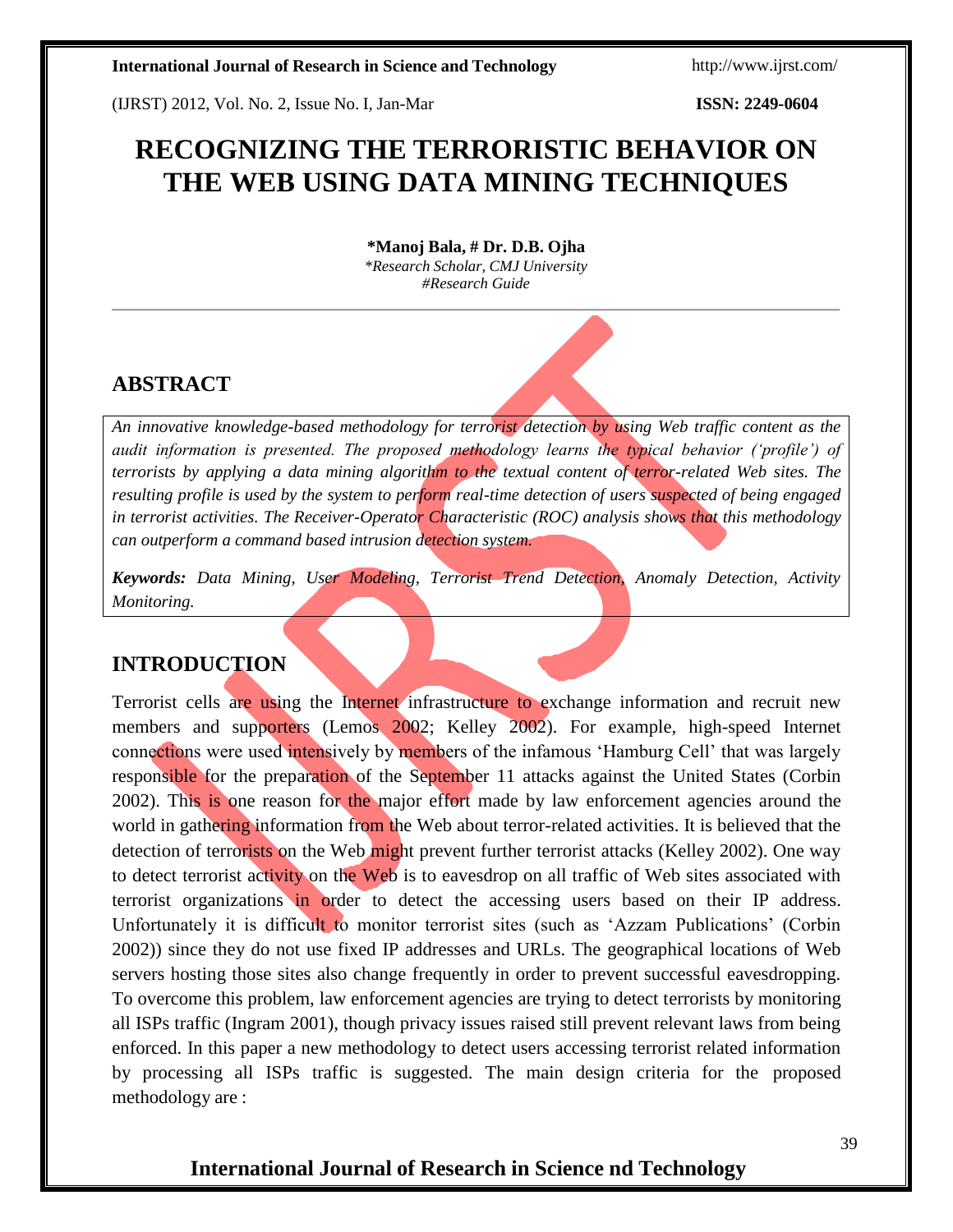(IJRST) 2012, Vol. No. 2, Issue No. I, Jan-Mar **ISSN: 2249-0604**

1. Training the detection algorithm should be based on the content of existing terrorist sites and known terrorist traffic on the Web.

2. Detection should be carried out in real-time. This goal can be achieved only if terrorist information interests are presented in a compact manner for efficient processing.

3. The detection sensitivity should be controlled by user-defined parameters to enable calibration of the desired detection performance.

The paper is organized as follows. In the second section a brief review of intrusion detection systems, cluster analysis, and the vector space model which form the theoretical foundation behind the new methodology are presented. In the third section the new content-based detection methodology is described in detail. The fourth section *illustrates* the methodology through an initial case study designed to test its feasibility. The fifth section elaborates on the ways a system based on the new methodology can be deployed. Finally, the sixth section outlines directions for the next stages of the research.

# **BACKGROUND**

This research integrates issues from the research fields of computer security (Intrusion Detection Systems), information retrieval (the vector-space model), and data mining (cluster analysis). The following subsections include a brief overview of these topics and their relation to the newly proposed methodology.

# **Intrusion Detection System**

An Intrusion Detection System (IDS) constantly monitors actions in a certain environment and decides whether they are part of a possible hostile attack or a legitimate use of the environment (Debar et al. 1999). The environment may be a computer, several computers connected in a network or the network itself. The **IDS** analyzes various kinds of information about actions emanating from the environment and evaluates the probability that they are symptoms of intrusions. Such information includes, for example, configuration information about the current state of the system, audit information describing the events that occur in the system (e.g., event log in Windows XP), or network traffic. Several measures for evaluating an IDS have been suggested (Debar et al. 1999; Richards 1999; Spafford and Zamboni 2000; Balasubramaniyan et al. 1998). These measures include accuracy, completeness, performance, efficiency, fault tolerance, timeliness, and adaptivity. The more widely used measures are the True Positive (TP) rate, that is, the percentage of intrusive actions (e.g., terrorrelated pages) detected by the system, False Positive (FP) rate which is the percentage of normal actions (e.g., pages viewed by normal users) the system incorrectly identifies as intrusive, and Accuracy which is the percentage of alarms found to represent abnormal behavior out of the total number of alarms. In the current research TP, FP and Accuracy measures were adopted to evaluate the performance of the new methodology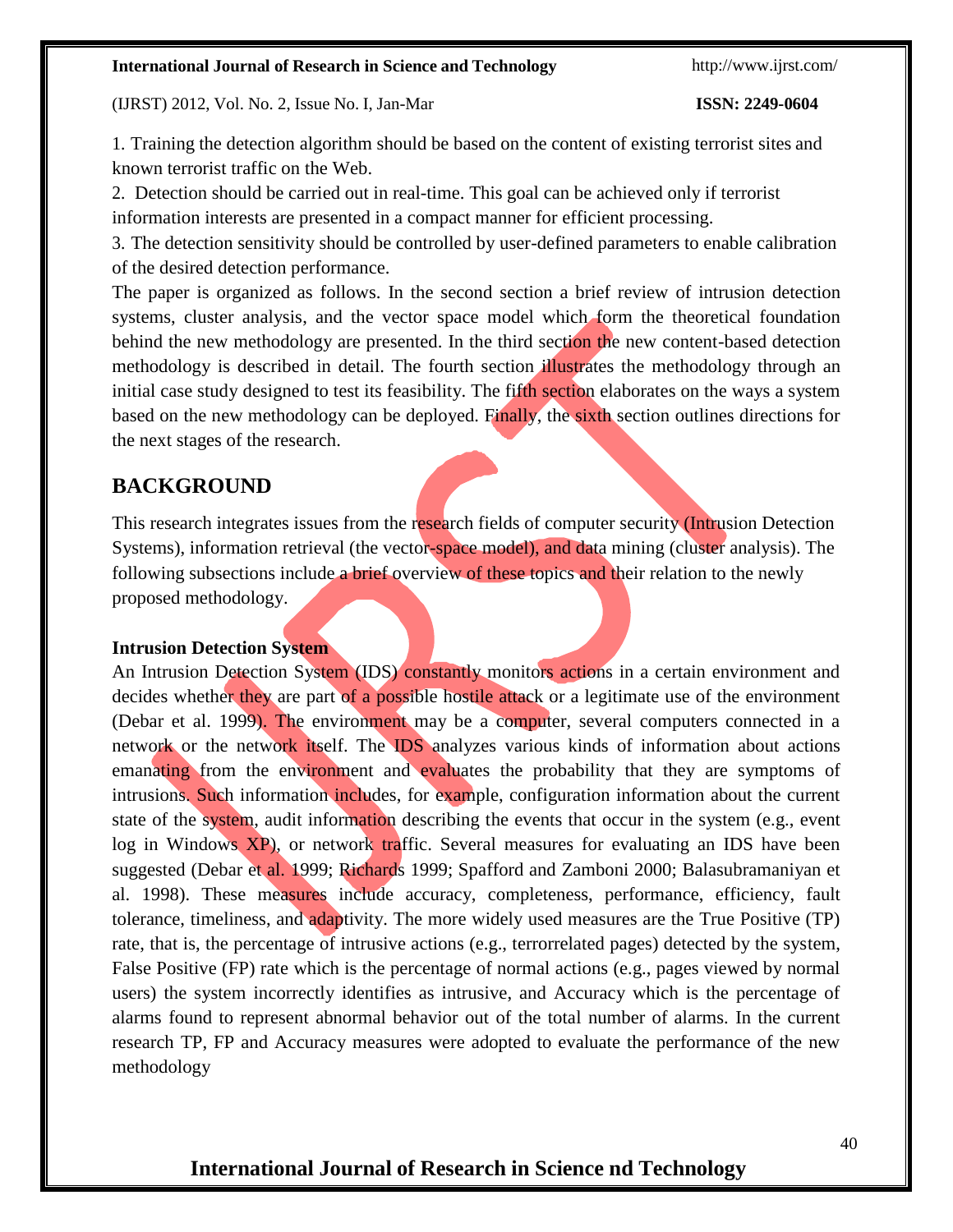(IJRST) 2012, Vol. No. 2, Issue No. I, Jan-Mar **ISSN: 2249-0604**

### **Vector-Space Model**

One major issue in this research is the representation of textual content of Web pages. More specifically, there is a need to represent the content of terror-related pages as against the content of a currently accessed page in order to efficiently compute the similarity between them. This study will use the vector-space model commonly used in Information Retrieval applications (Salton 1989; Salton et al. 1975) for representing terrorists' interests and each accessed Web page. In the vector-space model, a document d is represented by an n-dimensional vector  $d =$ (w1,w2,…..,wn), where wi represents the frequency-based weight of term i in document d. The similarity between two documents represented as vectors may be computed by using one of the known vector distance measuring methods such as Euclidian distance or Cosine (Boger, et al. 2001; Pierrea, et al. 2000). In this study each Web page in considered as a document and is represented as a vector. The terrorists' interests are represented by several vectors where each vector relates to a different topic of interest. The cosine similarity measure is commonly used to estimate the similarity between an accessed Web page and a given set of terrorists' topics of interests.

## **Clustering Techniques**

Cluster analysis is the process of partitioning data objects (records, documents, etc.) into meaningful groups or clusters so that objects within a cluster have similar characteristics but are dissimilar to objects in other clusters (Han and Kamber 2001). Clustering can be viewed as unsupervised classification of unlabelled patterns (observations, data items or feature vectors), since no pre-defined category labels are associated with the objects in the training set. Clustering results in a compact representation of large data sets (e.g, collections of visited Web pages) by a small number of cluster centroids. Applications of clustering include data mining, document retrieval, image segmentation, and pattern classification (Jain et al. 1999). Thus, clustering of Web documents viewed by Internet users can reveal collections of documents belonging to the same topic. As shown by Sequeira and Zaki (2002), clustering can also be used for anomaly detection: normality of a new object can be evaluated by its distance from the most similar cluster under the assumption that all clusters are based on 'normal' data only. In this study clustering of Web pages retrieved from terrorist-related sites is used to find collections of Web pages belonging to the same terrorists' topic of interest. For each collection a centroid is computed and represented by the vector space model.

# **CONTENT- BASED DETECTION OF TERROR-RELATED ACTIVITY**

## **Detection Environment**

This study suggests a new type of knowledge-based detection methodology that uses the content of Web pages browsed by terrorists and their supporters as an input to a detection process. In this study, refers only to the textual content of Web pages, excluding images, music, video clips, and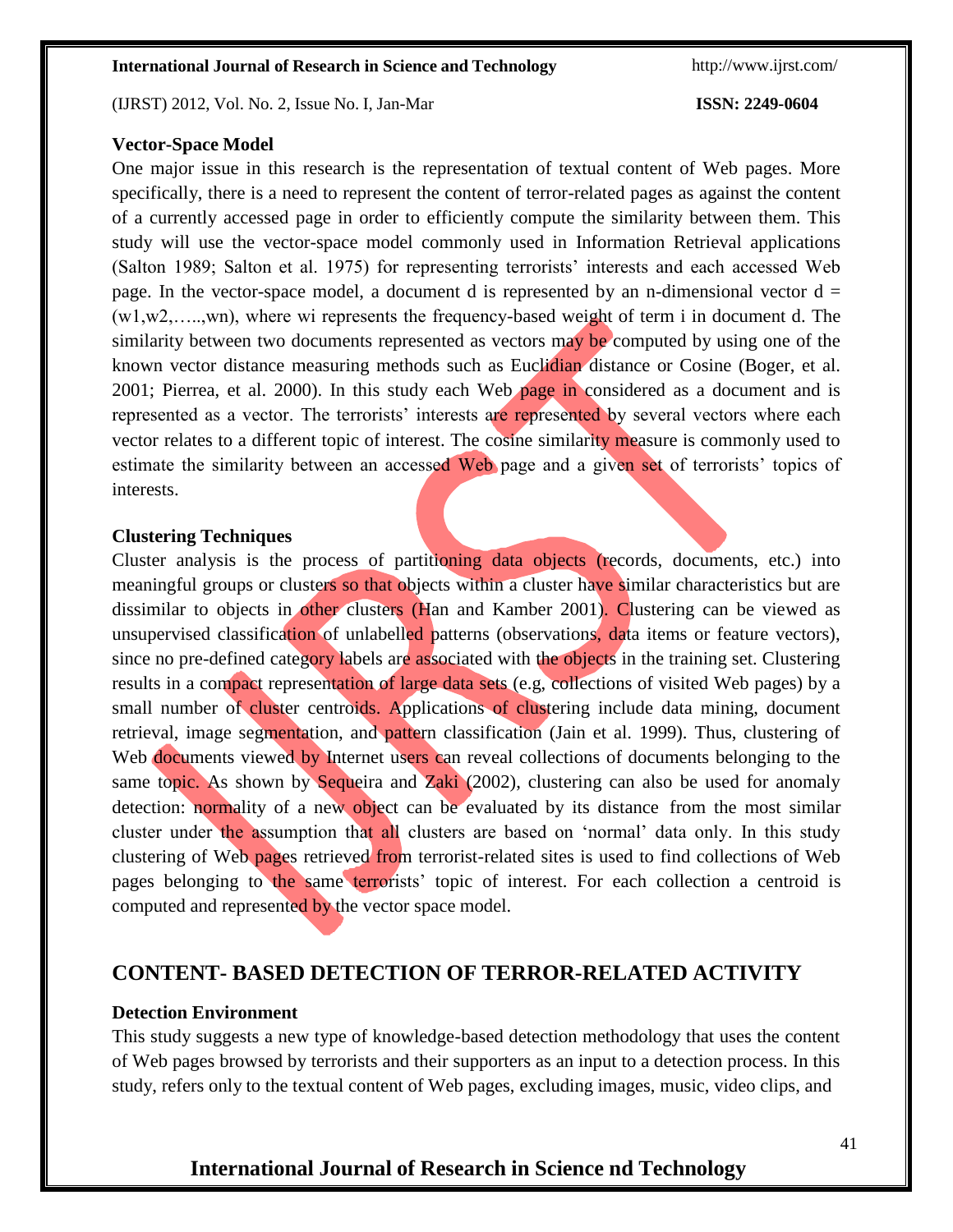### (IJRST) 2012, Vol. No. 2, Issue No. I, Jan-Mar **ISSN: 2249-0604**

and their supporters can be used as training data for a learning process to obtain a 'Typical-Terrorist-Behavior'. This typical behavior will be used to detect further terrorists and their supporters. A 'Terrorist- Typical-Behavior' is defined as an access to information relevant to terrorists and their supporters. A general description of a system based on the suggested methodology is presented in Figure 1. Each user under surveillance is identified as a 'user's computer' having a unique IP address rather than by his or her name. In the case of a real-time alarm, the detected IP can be used to locate the computer and hopefully the suspected terrorist who may still be logged on to the same computer. The suggested methodology has two modes of operation: Learning typical terrorist behavior: in this mode, a collection of Web pages from terror-related sites is downloaded and represented as a set of vectors using the vector space model. The collected data is used to derive and represent the typical behavior ('profile') of the terrorists and their supporters by applying techniques of unsupervised clustering. Since the IP addresses of downloaded pages are ignored, moving the same or similar contents to a new address, as frequently carried out by terrorrelated sites, will not affect the detection accuracy of the new method. Monitoring users: this mode is aimed at detecting terrorist users by comparing the content of information accessed by users to the Typical-Terrorist–Behavior. The textual content of the information accessed by a user on the Web is converted into a vector called 'access vector'. An alarm is issued when the similarity between the 'access vector' and the Typical-Terrorist-Behavior is above a predefined threshold. The privacy of regular users is preserved, since the system does not need to store either the visited IP addresses or the actual content of the viewed pages. Due to extensive dimensionality reduction procedures, the access vectors do not hold sufficient information to restore the actual content of the page. Other types of viewed content (e.g., images) are ignored by the system. Apparently the task of making a distinction between a legitimate user and a terrorist is a typical classification problem (see Han and Kamber 2001) with two alternative classes: terrorists vs. nonterrorists. However, the most popular classification algorithms (such as Naïve Bayes and C4.5) are probabilistic in their nature, i.e., they assume a stable and relatively balanced probability distribution of classes over the entire population. Moreover, they usually ignore any differences between the misclassification costs of objects belonging to different classes. All these assumptions are totally wrong when dealing with terrorist detection on the Web. The monitored population is completely unbalanced so that the actual percentage of terrorists in the entire population of Web users is usually close to zero. It is not expected that the amount of terrorist activities on the Web to be stable either – in fact, this study is interested in any fluctuations in these activities. And, of course, missing one real terrorist in a haystack of legitimate users may be more costly than suspecting several legitimate users of being active terrorists. Consequently, in this study it was decided to follow the more flexible clustering approach to terrorist detection, while leaving the investigation of classification methods to future research.

other complex data types. It is assumed that terror-related content usually viewed by terrorists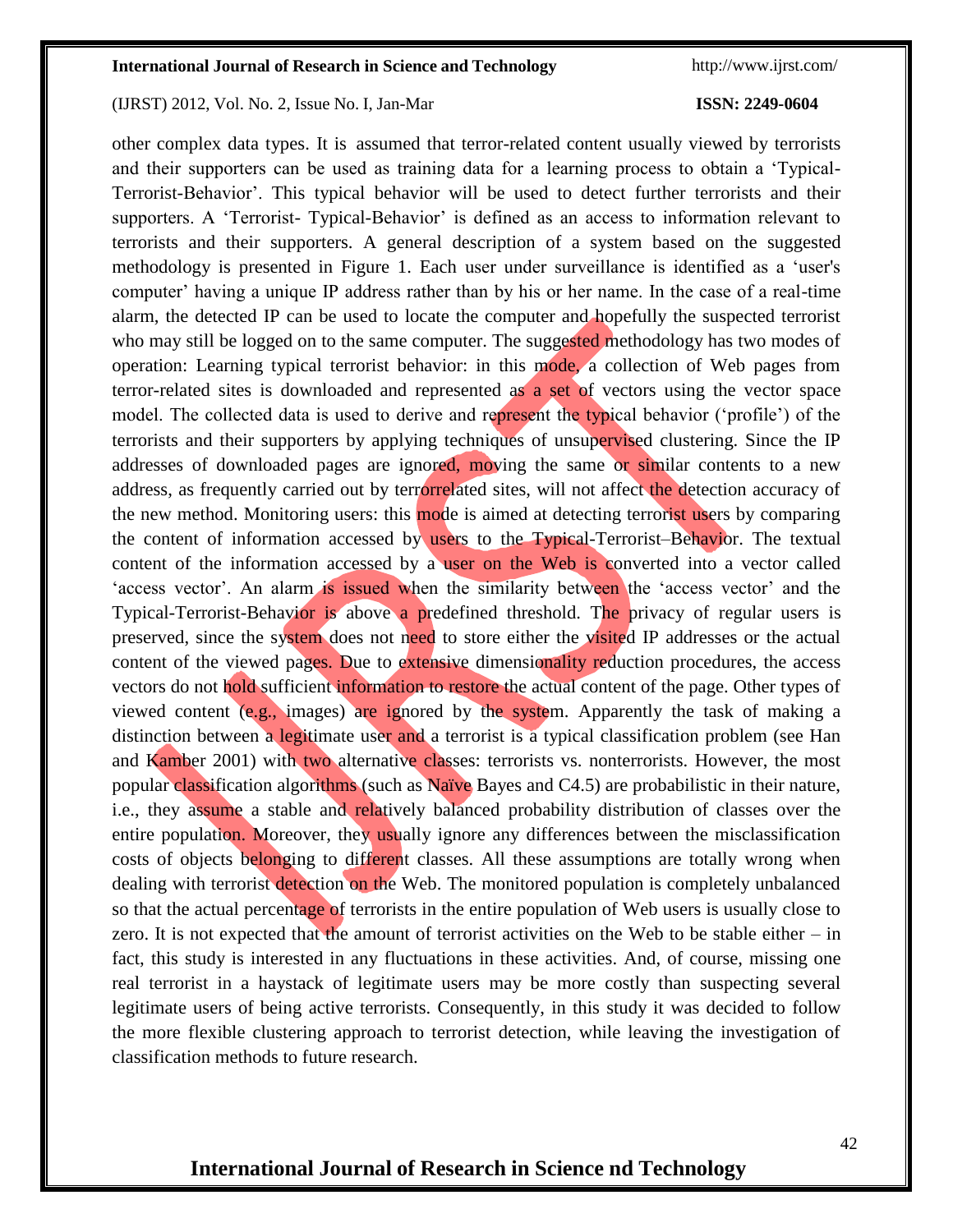(IJRST) 2012, Vol. No. 2, Issue No. I, Jan-Mar **ISSN: 2249-0604**



## **Figure 1: Detection environment**

The following subsections describe in detail the Typical-Terrorist-Behavior learning module and the detection algorithm.

# **Learning the Typical–Terrorist-Behavior**

The learning Typical–Terrorist-Behavior part of the methodology defines and represents the typical behavior of terrorist users based on the content of their Web activities. Figure 2 describes the learning module. It is assumed that it is possible to collect Web pages from terror-related sites. The content of the collected pages is the input to the Vector Generator module that converts the pages into vectors of weighted terms (each page is converted to one vector). The vectors are stored for future processing in the Vector of Terrorists Transactions DB. The Clustering module accesses the collected vectors and performs unsupervised clustering resulting in n clusters representing the typical topics viewed by terrorist users. For each cluster, the Terrorist- Representor module computes the centroid vector (denoted by Cvi) which represents a topic typically accessed by terrorists. As a result, a set of centroid vectors represent a set of terrorists interests referred to as the 'Typical-Terrorist-Behavior'. The Typical-Terrorist-Behavior is based on a set of Web pages that were downloaded from terroristrelated sites and is

# **International Journal of Research in Science nd Technology**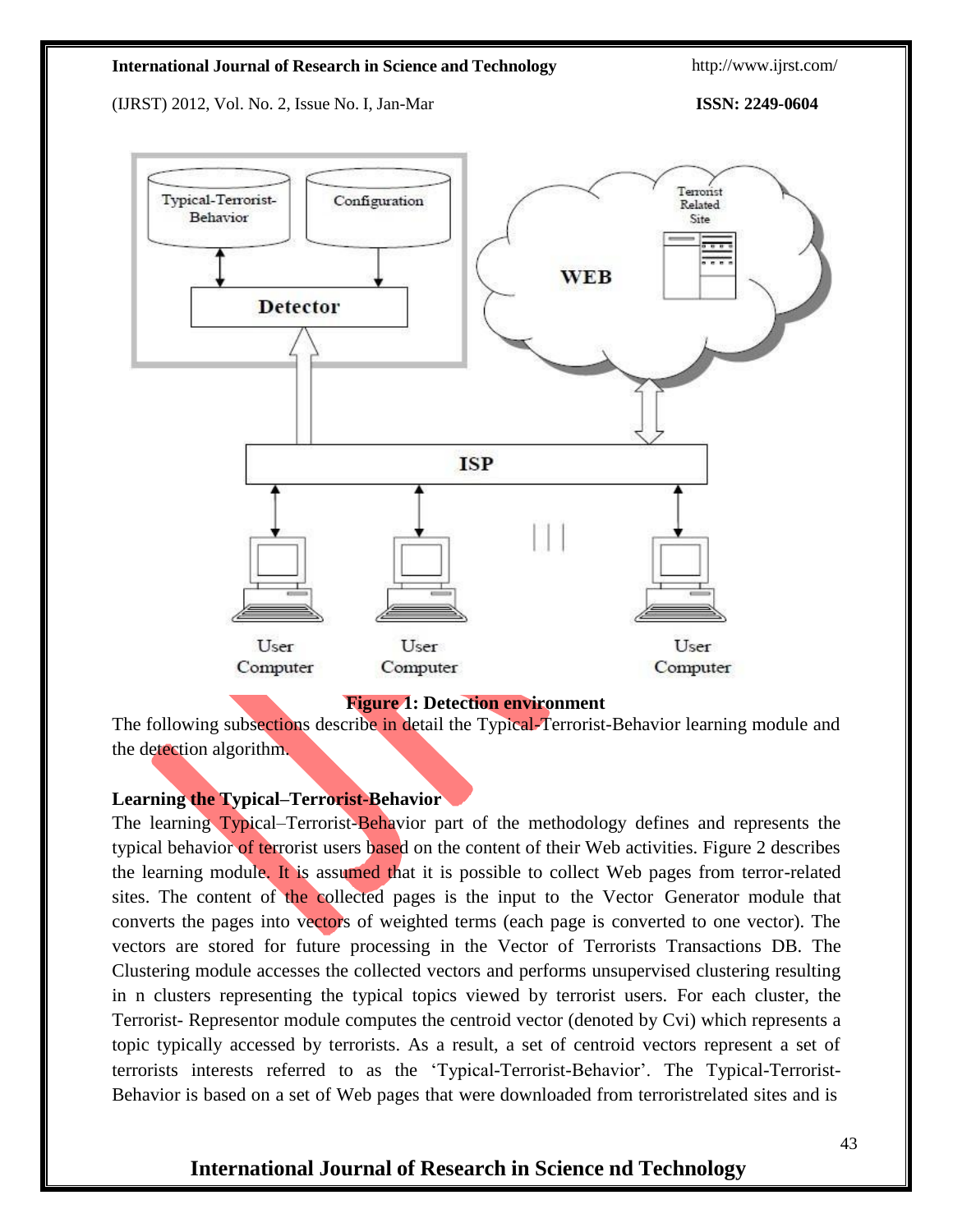(IJRST) 2012, Vol. No. 2, Issue No. I, Jan-Mar **ISSN: 2249-0604**

**International Journal of Research in Science nd Technology**

the main input of the detection algorithm. In order to make the detection algorithm more accurate, the process of generating the Typical-Terrorist-Behavior has to be repeated periodically due to changes in the content of terrorist related site. Typical-Terrorist-Behavior depends on the number of clusters. When the number of clusters is higher, the Typical-Terrorist-Behavior includes more topics of interest by terrorists where each topic is based on fewer pages. It is hard to hypothesize what the optimal number of clusters is. In the case study presented in the next section detection performance for two settings of the number of clusters are presented.



# **Detecting Typical Terrorist Behavior**

In the Monitoring module (Figure 3), the Vector-Generator converts the content of each page accessed by a user into a vector representation (referred to as the 'access vector'). The Detector uses the access vector and the Typical-Terrorist-Behavior and tries to determine whether the access vector belongs to a terrorist. This is done by computing similarity between the access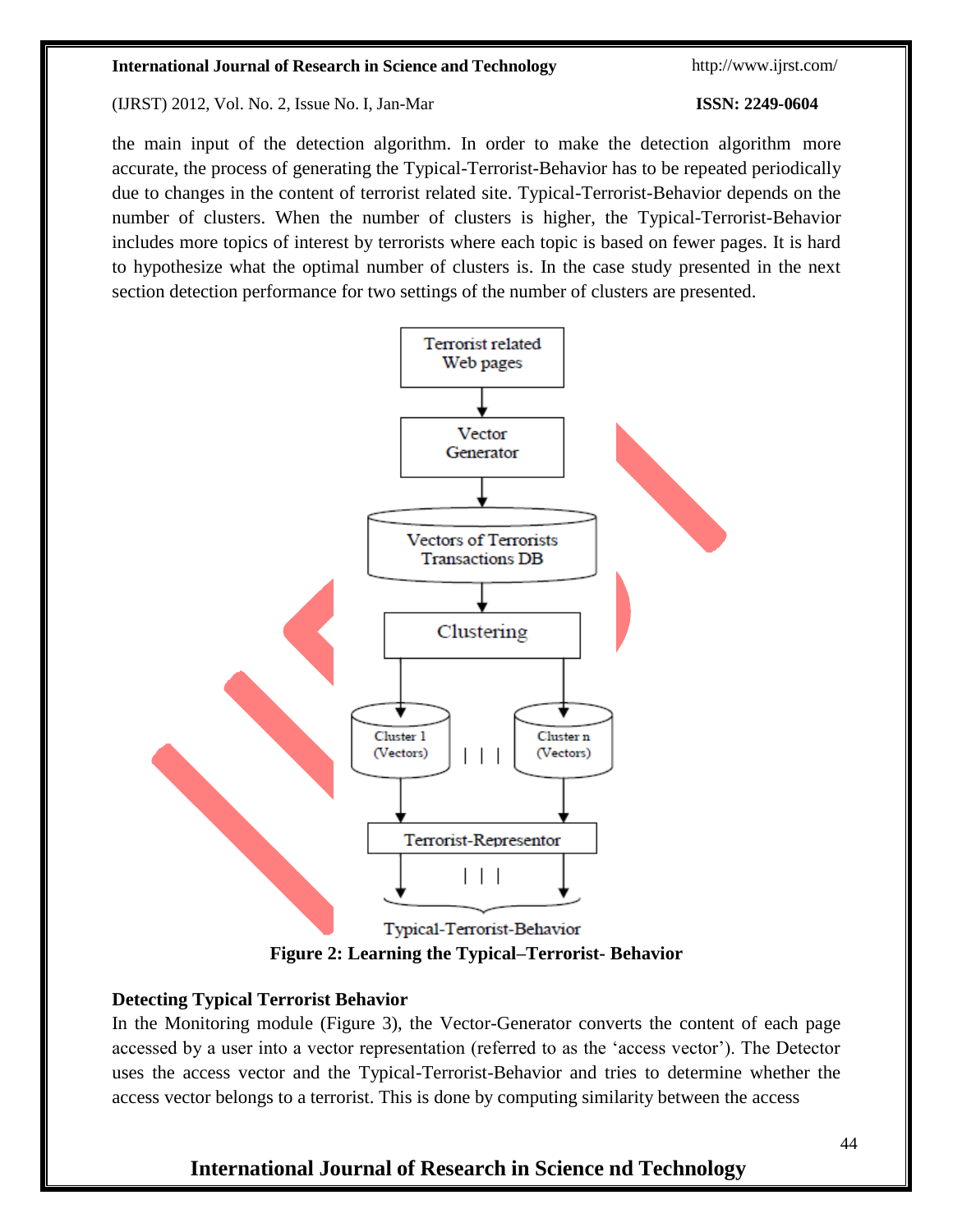(IJRST) 2012, Vol. No. 2, Issue No. I, Jan-Mar **ISSN: 2249-0604**

vector and all centroid vectors of the Typical-Terrorist-Behavior. The cosine measure is used (Boger et al. 2001; Pierrea et al. 2000) to compute the similarity. The detector issues an alarm when the similarity between the access vector and the nearest centroid is higher than the predefined threshold denoted by tr:

$$
Max \left( \frac{\sum_{i=1}^{m} (tCv_{i1} \cdot tA v_i)}{\sqrt{\sum_{i=1}^{n} tCv_{i1}^2 \cdot \sum_{i=1}^{n} tA v_i^2}}, \dots, \frac{\sum_{j=1}^{m} (tCv_{in} \cdot tA v_i)}{\sqrt{\sum_{i=1}^{n} tCv_{in}^2 \cdot \sum_{i=1}^{n} tA v_i^2}} \right) > tr
$$

where <sup>Cvi</sup> is the ith centroid vector, <sup>Av</sup> - the access vector, <sup>tCvn</sup> - the ith term in the vector <sup>Cvi</sup>, <sup>tAvi</sup> –

the ith term in the vector Av , and m - the number of unique terms in each vector. The threshold parameter tr controls the sensitivity of the detection. Higher value of tr will decrease the sensitivity of the detection process, decrease the number of alarms, increase the accuracy and decrease the number of false alarms. Lower value of tr will increase the detection process sensitivity, increase the number of alarms and false alarms and decrease the accuracy. The optimal value of tr depends on the preferences of the system user. In the next section, the feasibility of the new methodology is explored using a case study.



**Figure 3: Detecting Terrorists – Monitoring Module**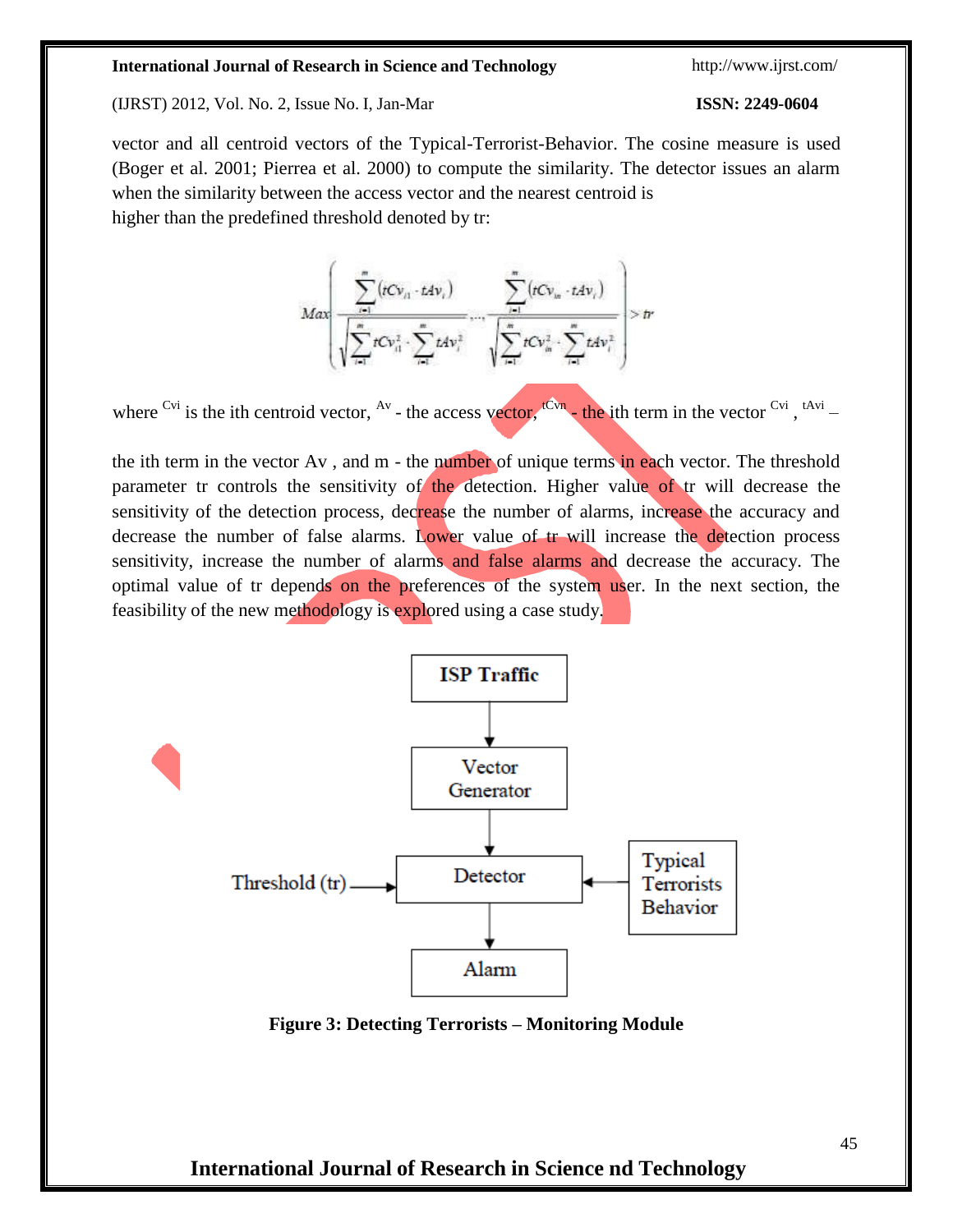(IJRST) 2012, Vol. No. 2, Issue No. I, Jan-Mar **ISSN: 2249-0604**

# **CASE STUDY**

## **Experimental Settings**

An initial evaluation of the proposed knowledge-based detection methodology is conducted through a prototype system. The experimental environment included a small network of nine computers, each computer having a constant IP address and a proxy server through which all the computers accessed the Web. In the experiment, the proxy server represented an ISP. Eight students in information systems engineering were instructed to access Web sites related to general topics and generated about 800 transactions. Several other users were requested to access terrorist related information (mainly the 'Azzam Publications' sites visited by one of the September 11 terrorists) and generated about 214 transactions. In this experiment, the users accessed only pages in English, though the methodology is readily applicable to other languages as well. The Vector Generator, Clustering and Detector modules described above were implemented and installed inside the server. Vcluster program from the Cluto Clustering Tool (Karypis 2002) is used to implement the clustering module where the clustering algorithm used was 'k-way' and the similarity between the objects computed using the cosine measure (Boger et al. 2001; Pierrea et al. 2000). The 'k-way' clustering algorithm is a variation of the popular K-Means clustering algorithm. One problem with these algorithms is that it is hard to find the optimal k (number of clusters) that will achieve the best clustering performance. The experiments were done with different  $k's$  and compared results.

## **Evaluation Measures**

To evaluate the system performance the following measures (based on Sequeira and Zaki 2002) were used: True Positive Rate (TP) (also known as Detection Rate or Completeness): the percentage of terrorist pages receiving a rating above the threshold (referred to as tr in the model). In the experiments, terrorist pages will be obtained from the users simulating terrorists. False Positive Rate (FP): the percentage of regular Internet access pages that the system incorrectly determined as related to terrorist activities, i.e., the percentage of non-terrorist pages receiving a rating above threshold and suspected falsely as terrorists.

**Accuracy** – percentage of alarms related to terrorist behavior out of the total number of alarms. Since no benchmark data on content-based intrusion detection is currently available, the results are compared to the best numbers achieved with ADMIT which is a command-level method using the Kmeans clustering algorithm to detect intruders (Sequeira and Zaki 2002). Summary of Results As mentioned above, 800 vectors representing pages accessed by non-terrorist users and 214 vectors representing pages related to terrorist activities were used. The latter pages were collected from various terrorist related Web sites and used to train the system in the learning mode. The experiment included the following steps:

1. Set the initial value of the threshold parameter tr to zero and the initial number of clusters k to 9.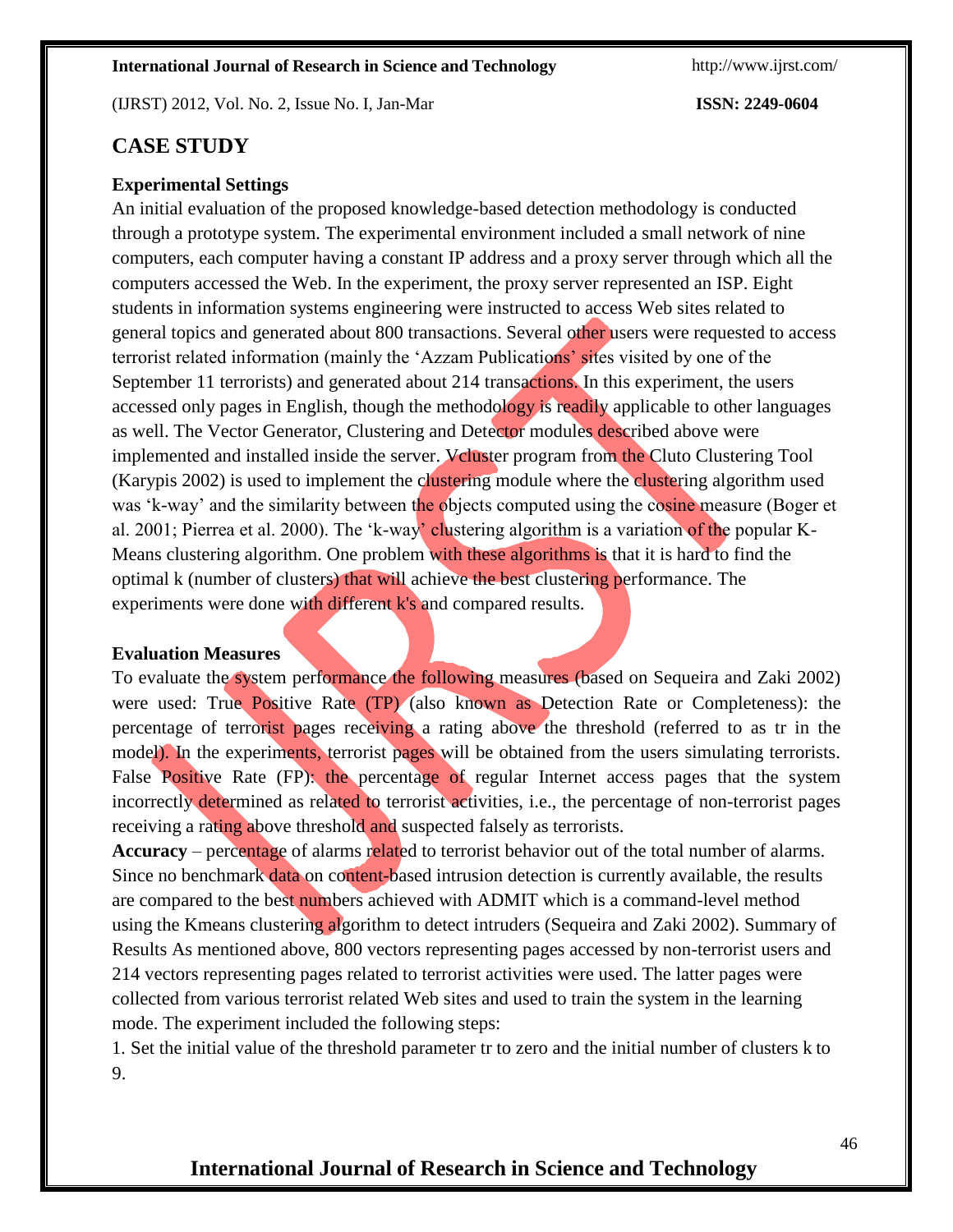(IJRST) 2012, Vol. No. 2, Issue No. I, Jan-Mar **ISSN: 2249-0604**

2. Randomly select 43 (out of 800) vectors from the non-terrorist set of vectors. These vectors are used to test the system's ability to ignore non-terrorist users. The same number of terrorrelated pages was used to evaluate the detection capability of the system (see the nextstep). 3. Randomly select 43 (~20%, out of 214) vectors from the terrorist set of vectors as a validation set. These vectors are used to test the system's ability to detect terrorist users.

4. Train the system (learning phase) using the remaining 171 vectors (~80%, out of 214) representing terrorist related pages. Apply the clustering algorithm to produce a set of clusters representing terrorist topics of interests and calculate the centroid for each topic (cluster). This step results in a set of k vectors forming the 'Typical Terrorist Behavior'.

5. Use the 43 vectors representing pages accessed by a terrorist user as an input to the detector and observe the percentage of terrorist related vectors that raised an alarm (True Positive Rate measure).

6. Use the 43 vectors representing pages accessed by regular users as an input to the detector and observe the percentage of vectors that mistakenly raised an alarm (False Positive Rate measure). Finally, calculate the percentage of alarms that are terrorist-related out of the total number of alarms (Accuracy measure).

7. Repeat steps 5-6 for different values of threshold tr between 0 and 1.

8. Repeat steps 3-7 five times (each time selecting a different set of terrorists vectors at step 3 for cross validation). The average results of these five runs are shown on the ROC graph (Provost and Fawcett 2001) in Figure 4.

9. Repeat the whole process for a different value of k (number of clusters) to evaluate the sensitivity of the system performance to this parameter.

The ROC (Receiver-Operator Characteristic) curves in Figure 4 describe the entire evaluation process for 5 and 9 clusters  $(k=5, k=9)$ . The X-axis represents the FP (False Positive), and the Yaxis represents the TP (True Positive). Every point in the ROC curves represents an average result of five cross-validation runs where in each run different 43 terror-related vectors were selected for validation. The graph does not reveal a significant change in the performance as a result of reducing the number of clusters from 9 to 5.

The graph in Figure 5 describes the accuracy as a function of the threshold parameter. The results show that the accuracy is a monotonically increasing function of the threshold: for a sufficiently high value of Tr the FP rate approaches zero. However this graph cannot suggest the best threshold as its choice depends on user-specific preferences (such as the false alarm and the non-detection cost functions).

The initial case study clearly suggests that the proposed methodology is feasible and a system implementing this methodology might reliably detect terrorists accessing their sites on the Internet based on the content of monitored Web traffic. In the experiments, , the prototype system reached TP=93% and FP=11.7% on average (see Table 1, Threshold = 0.2), compared to TP=70% and FP=15% obtained by the ADMIT system (Sequeira and Zaki 2002), which utilized user commandlevel data. Table 1- results for 9 clusters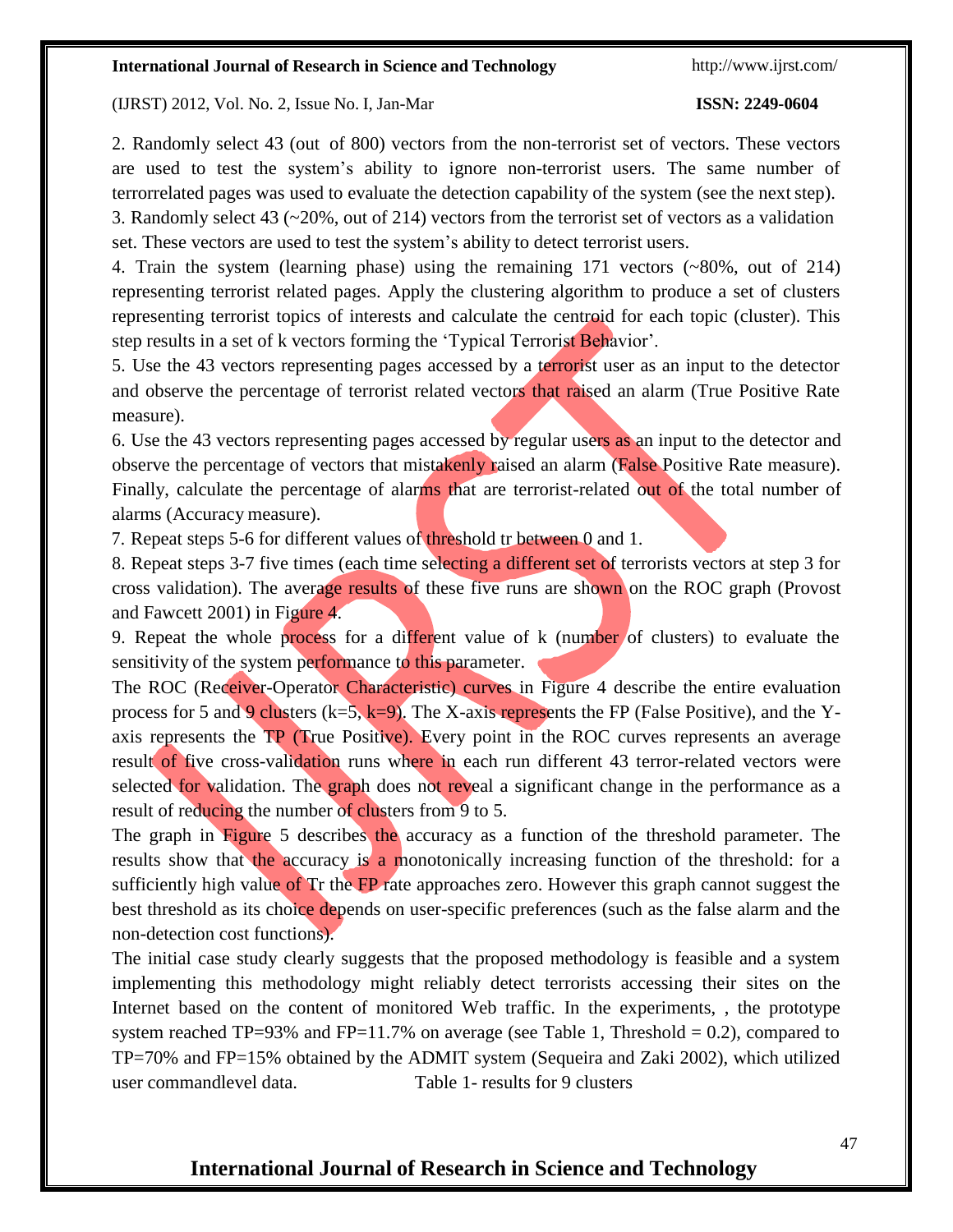(IJRST) 2012, Vol. No. 2, Issue No. I, Jan-Mar **ISSN: 2249-0604**

|          | Average Roc |           |                  |
|----------|-------------|-----------|------------------|
| Accuracy | <b>Tp</b>   | <b>Fp</b> | <b>Threshold</b> |
| 0.5      | 1           | 1         | 0                |
| 0.520    | 0.991       | 0.916     | 0.05             |
| 0.645    | 0.977       | 0.538     | 0.1              |
| 0.772    | 0.963       | 0.285     | 0.14             |
| 0.812    | 0.958       | 0.225     | 0.15             |
| 0.829    | 0.944       | 0.197     | 0.16             |
| 0.845    | 0.939       | 0.173     | 0.17             |
| 0.848    | 0.935       | 0.168     | 0.18             |
| 0.873    | 0.930       | 0.135     | 0.19             |
| 0.889    | 0.930       | 0.117     | 0.2              |
| 0.898    | 0.911       | 0.103     | 0.21             |
| 0.906    | 0.897       | 0.093     | 0.22             |
| 0.905    | 0.893       | 0.093     | 0.23             |
| 0.917    | 0.874       | 0.079     | 0.24             |
| 0.920    | 0.855       | 0.075     | 0.25             |
| 0.941    | 0.827       | 0.051     | 0.26             |
| 0.951    | 0.823       | 0.042     | 0.27             |
| 0.960    | 0.799       | 0.033     | 0.28             |
| 0.965    | 0.766       | 0.028     | 0.29             |
| 0.969    | 0.734       | ก กวร     | n 3              |

# **Figure 4:** *True Positive and False Positive Rate for 9 clusters*



**International Journal of Research in Science and Technology**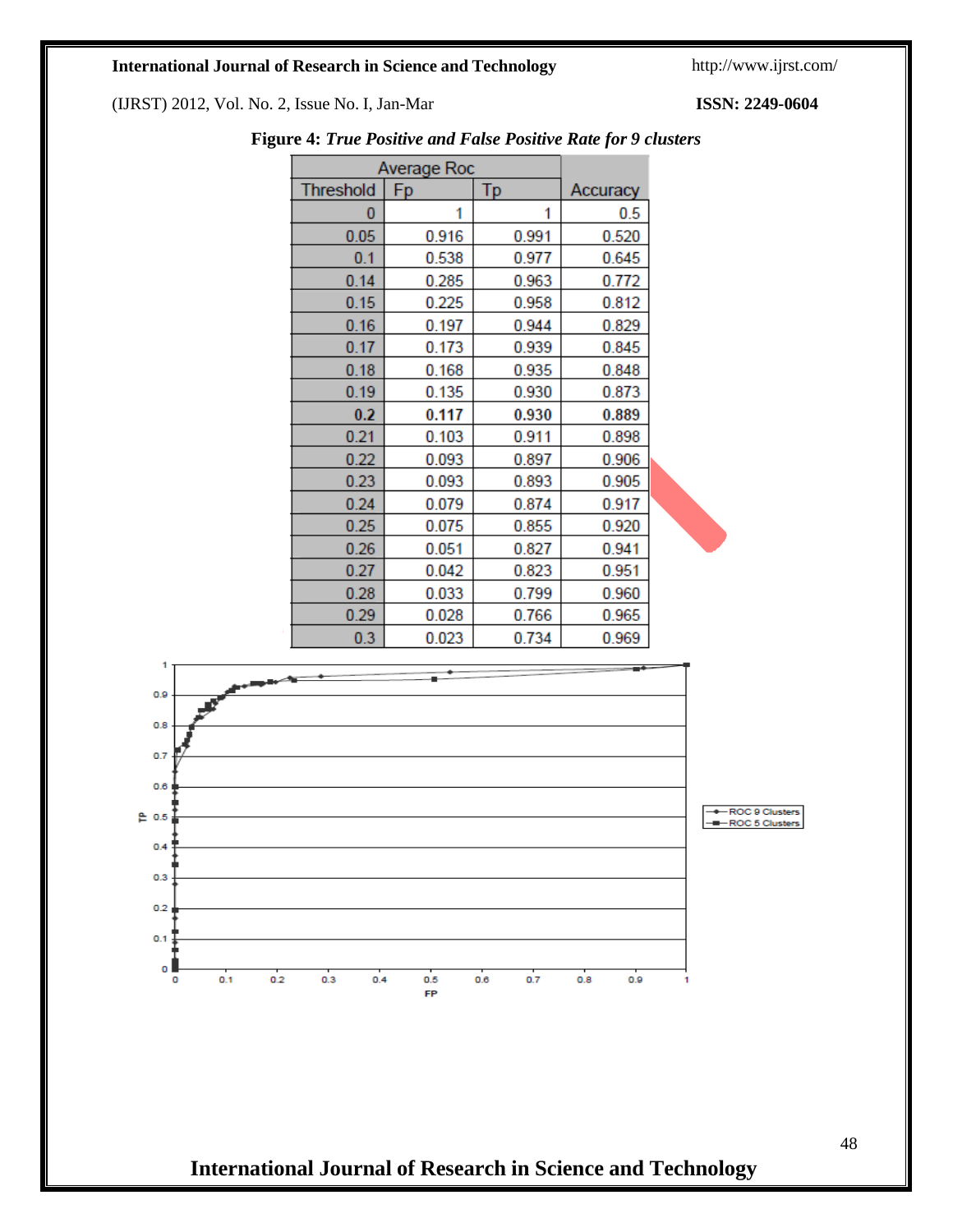(IJRST) 2012, Vol. No. 2, Issue No. I, Jan-Mar **ISSN: 2249-0604**



**Figure 5: Accuracy as a Function of Threshold**

# **DEPLOYMENT ISSUES**

A system implementing the new methodology can be deployed by law enforcement agencies in two different ways where each way has its advantages and disadvantages. ISP-based System: The system implementing the new methodology may be deployed within the ISP infrastructure. The major advantage of such a deployment is that the **ISP** is able to provide the exact identity of a suspicious user detected by the system since the IP is allocated to the user by the ISP. The disadvantages of such a deployment are that it requires ISP awareness and cooperation and the privacy of the ISP subscribers is violated. Network-based System: The system implementing the new methodology is eavesdropping on communication lines connecting the ISPs to the Internet backbone. In such a deployment the major advantage is that the ISP cooperation is not required and the privacy of the ISP subscribers is protected, since most ISPs are allocating a temporary IP address for every user. The major disadvantage of such a deployment is that the exact identity of a subscriber using a given IP address is unknown.

It is difficult to effectively deploy a system based on the new methodology on sites that provide internet access to casual users such as an Internet Café or Hot Spots since users are not required to identify themselves to the service operator.

# **CONCLUSIONS**

In this paper, an innovative, knowledge-based methodology for terrorist activity detection on the Web is presented. The results of an initial case study suggest that the methodology can be useful

# **International Journal of Research in Science and Technology**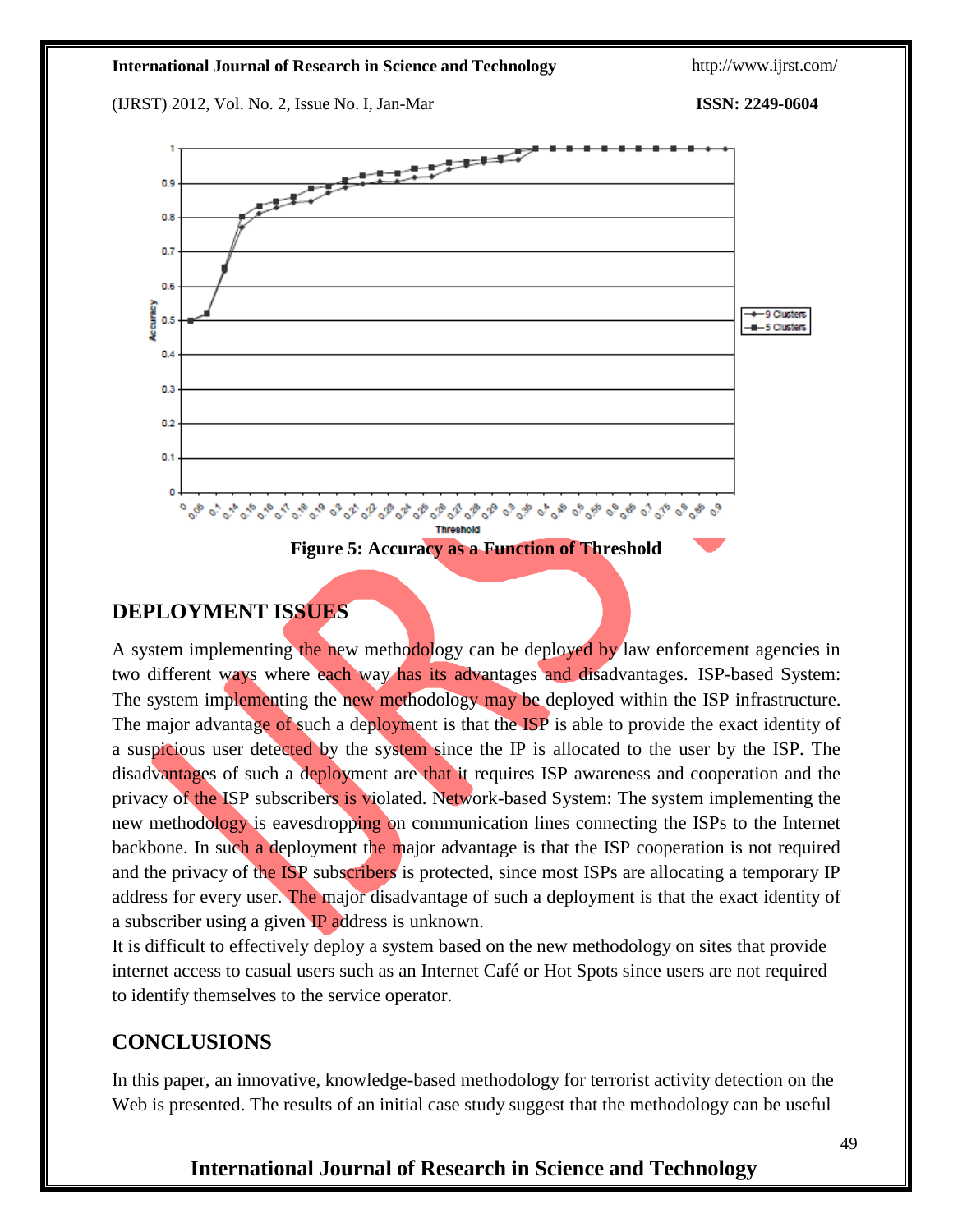(IJRST) 2012, Vol. No. 2, Issue No. I, Jan-Mar **ISSN: 2249-0604**

for detecting terrorists and their supporters using a legitimate ways of Internet access to view terrorrelated content at a series of evasive web sites. The ongoing research includes the following five main issues:

1. Document representation: It is planned to perform a comparison between the common vectorspace model and a novel graph-based model (Schenker et al. 2003) that can capture relationships between terms in a textual document. This issue is important as it is believed that the success of the methodology depends on accuracy of content representation.

2. Similarity Measures: In the monitoring phase, the classification of content in every accessed page depends on the calculation of similarity between the access vector and the cluster centroids. There is a need to compare the results of the cosine measure to other measures such as Euclidean distance.

3. Detection methodology: In a real-world environment, more accurate results may be obtained by monitoring sequences of page views rather than raising an alarm after every suspect page. Developing an anomaly detection system for detecting abnormal content, which may be an indication of terrorist or other criminal activities, is another important research direction which was initiated (Last et al. 2001). Applying classification methods to the terrorist detection problem is another interesting direction.

4. Computational complexity: A system based on the new methodology has to process every HTML page that is being accessed by any subscriber of an ISP where it is deployed. There is a need to work on reducing the computational complexity of the proposed methodology. One way to achieve this goal is to reduce the size of each access vector (dimensionality reduction) without significantly reducing the system detection performance.

5. Optimal settings: Further analysis is required to determine the system settings such as the number of clusters (k), and the detection threshold.

6. Analyzing picture and binaries: Detection may also be based on MD5 hashes of pictures or binaries that are downloadable from terror-related sites. This would again provide data for clustering algorithms. The important features may be extracted manually (e.g., by image processing techniques).

The detection methodology presented here can be applied to detecting other types of criminals surfing the Web such as pedophiles accessing child pornography sites.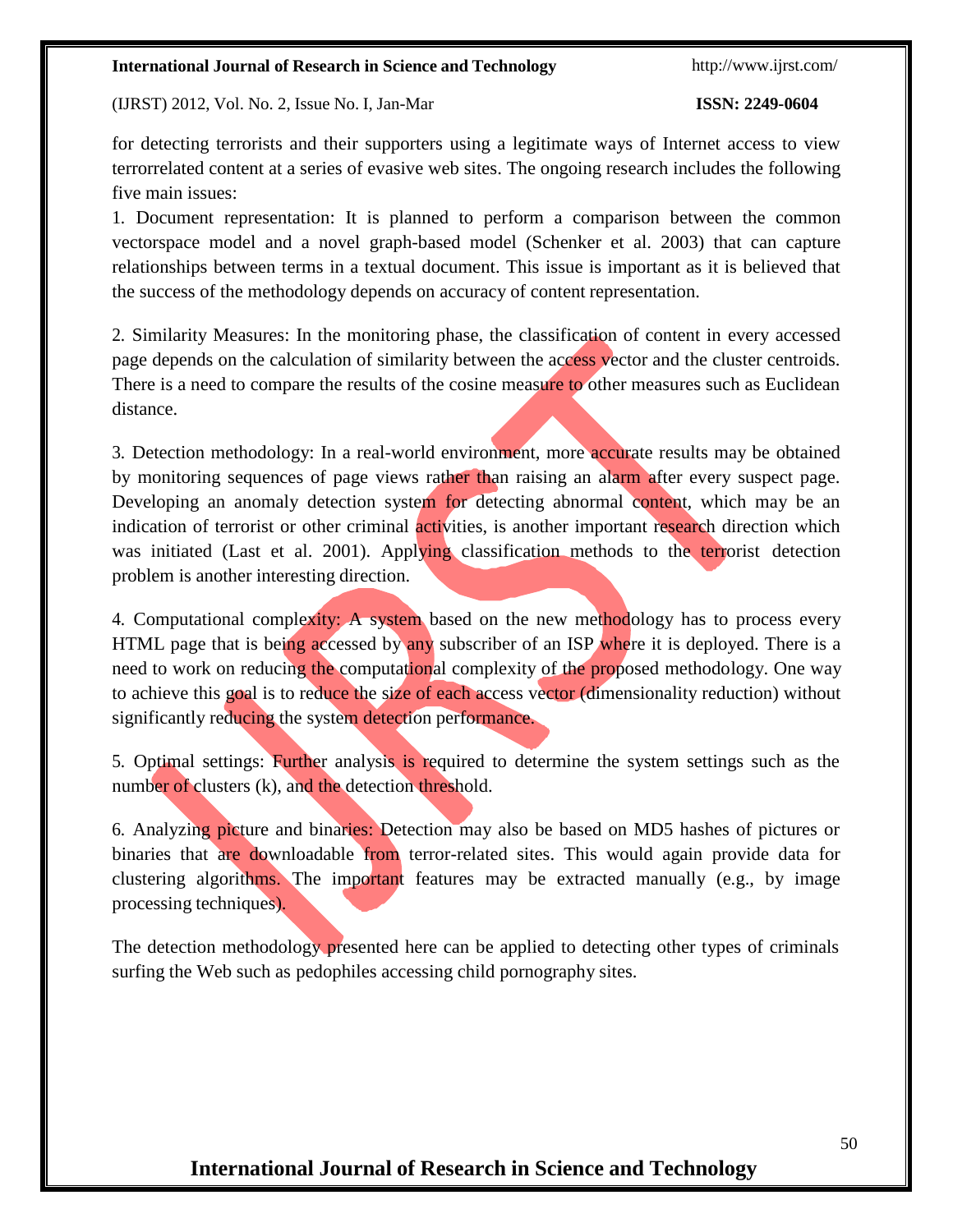(IJRST) 2012, Vol. No. 2, Issue No. I, Jan-Mar **ISSN: 2249-0604**

## **REFERENCES**

- 1. Balasubramaniyan, J.S., Garcia-Fernandez, J.O., Isacoff, D., Spafford, E., Zamboni, D.(1998) An architecture for intrusion detection using autonomous agents, Proceedings 14th Annual Computer Security Applications Conference, IEEE Comput. Soc, Los Alamitos, CA, USA,xiii+365, pp. 13-24.
- 2. Boger, Z., Kuflik, T., Shoval, P., Shapira, B.(2001) Automatic keyword identification by artificial neural networks compared to manual identification by users of filtering systems, Information Processing and Management, **37**:187-198.
- 3. Corbin, J. (2002) Al-Qaeda: In Search of the Terror Network that Threatens the World, Thunder's Mouth Press / Nation Books, New York.
- 4. Debar, H., Dacier, H., Dacier, M., Wespi, A. (1999) Towards a taxonomy of intrusiondetectionsystems, Computer Networks, **31**, pp. 805–822.
- 5. Han, J., Kamber, M. (2001) Data Mining: Concepts and Techniques, Morgan Kaufmann. Ingram,
- 6. M. (2001) Internet privacy threatened following terrorist attacks on US, URL: <http://www.wsws.org/articles/2001/sep2001/isps24.shtml>
- 7. Jain, A.K., Murty, M.N., Flynn, P.J. (1999) Data Clustering: A Review, ACM ComputingSurveys, **31**, 3:264-323.
- 8. Karypis, G. (2002) CLUTO A Clustering Toolkit, Release 2.0, University of Minnesota, URL[:http://www.users.cs.umn.edu/~karypis/cluto/download.html.](http://www.users.cs.umn.edu/~karypis/cluto/download.html)
- 9. Kelley, J. (2002) Terror Groups behind Web encryption, USA Today, URL: [http://www.apfn.org/apfn/WTC\\_why.htm](http://www.apfn.org/apfn/WTC_why.htm)
- 10. Last, M., Shapira, B., Elovici, Y. Zaafrany, O., Kandel, A. (2001) Content-Based Methodology for Anomaly Detection on the Web, submitted to AWIC'03, Atlantic Web Intelligence Conference, Madrid, Spain.
- 11. Lemos, R. (2002) what are the real risks of cyber terrorism? ZDNet, URL: [http://zdnet.com.com/2100-1105-955293.html.](http://zdnet.com.com/2100-1105-955293.html)
- 12. Pierrea, S., Kacanb, C., Probstc, W. (2000) An agent-based approach for integrating user profileinto a knowledge management process, Knowledge-Based Systems, **13**:307-314.

# **International Journal of Research in Science and Technology**